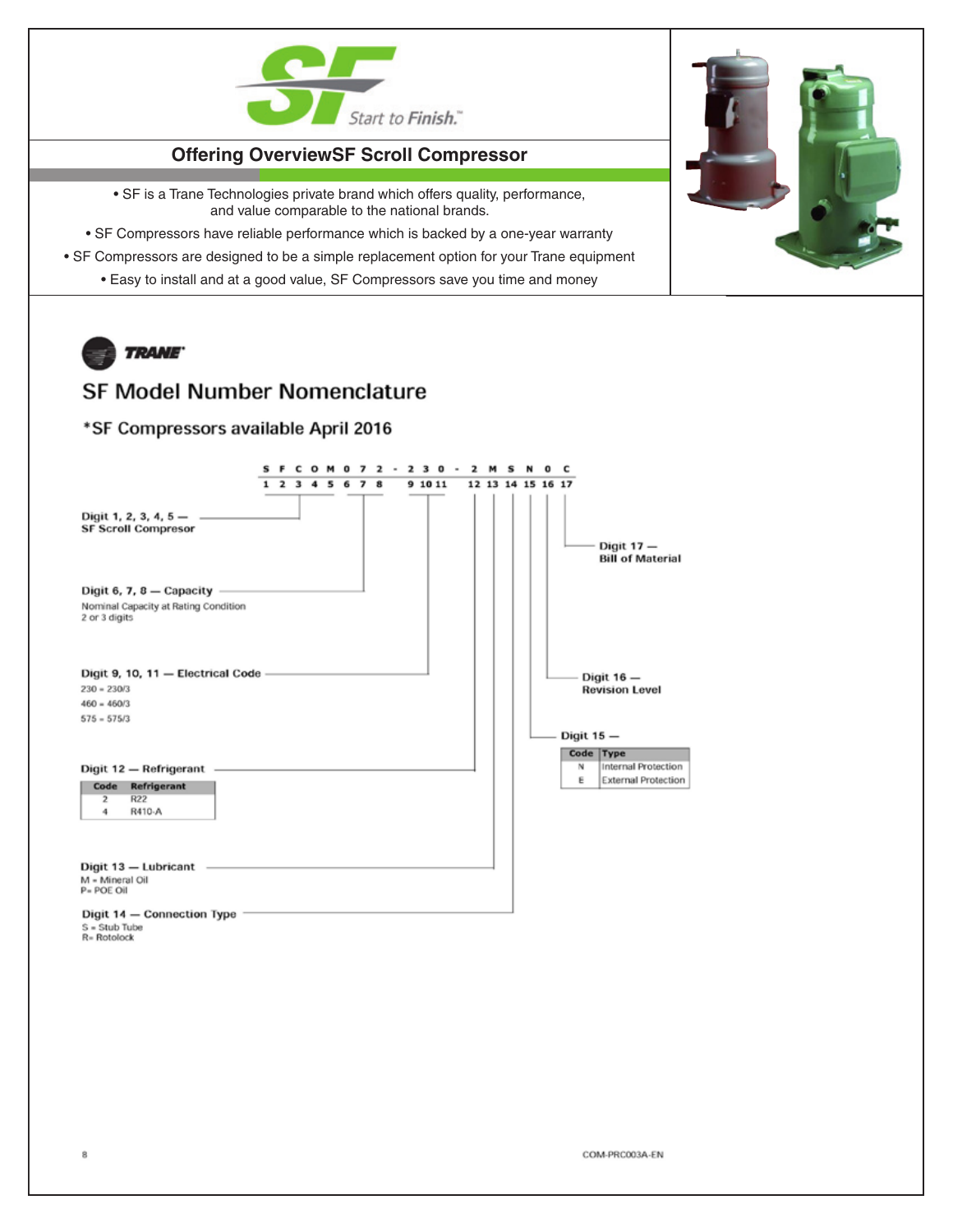



| R22 and R407-C Scroll Compressor Cross Reference                                                          |                      |                          |                     |                 |                       |                        |  |  |  |
|-----------------------------------------------------------------------------------------------------------|----------------------|--------------------------|---------------------|-----------------|-----------------------|------------------------|--|--|--|
| Voltage/Phase                                                                                             | Tonnage<br>(Approx.) | <b>Trane OEM Model #</b> | <b>SF R22 COM #</b> | SF R407-C COM   | Danfoss SM/SH Model # | <b>Copeland Part #</b> |  |  |  |
| 230-3                                                                                                     | 6                    | CSHC-062R                | SFCOM072-2302BC     | SFCOM073-2307BC |                       | ZR72KCE-TF5            |  |  |  |
|                                                                                                           | $\overline{7}$       | CSHC-075R                | SFCOM084-2302BC     | SFCOM085-2307BC | SM090-3VI             | ZR94KCE-TF5            |  |  |  |
|                                                                                                           | 8                    | CSHC-083R                | SFCOM096-2302BC     | SFCOM097-2307BC | <b>SM100-3VI</b>      | ZR11M3E-TWC            |  |  |  |
|                                                                                                           |                      |                          |                     |                 |                       | ZR108KCE-TF5           |  |  |  |
|                                                                                                           |                      |                          |                     |                 |                       | ZR94KCE-TF5            |  |  |  |
|                                                                                                           | 9                    | CSHC-093R                | SFCOM108-2302BC     | SFCOM107-2307BC | <b>SM110-3VI</b>      | ZR11M3E-TWC            |  |  |  |
|                                                                                                           |                      |                          |                     |                 |                       | ZR108KCE-TF5           |  |  |  |
|                                                                                                           |                      |                          |                     |                 |                       | ZR12M3E-TWC            |  |  |  |
|                                                                                                           | 9                    | CSHA-093R                | SFCOM110-2302BA     | SFCOM111-2307BA | <b>SM115-3QAI</b>     | ZR11M3E-TWC            |  |  |  |
|                                                                                                           |                      |                          |                     |                 |                       | ZR108KCE-TF5           |  |  |  |
|                                                                                                           |                      |                          |                     |                 |                       | ZR12M3E-TWC            |  |  |  |
|                                                                                                           | 10                   | CSHC-100R                | SFCOM120-2302BC     | SFCOM122-2307BC | <b>SM120-3VI</b>      | ZR125KCE-TF5           |  |  |  |
|                                                                                                           |                      |                          |                     |                 |                       | ZR12M3E-TWC            |  |  |  |
|                                                                                                           | 10                   | CSHA-100R                | SFCOM125-2302BA     | SFCOM126-2307BA | SM125-3QAI            | ZR125KCE-TF5           |  |  |  |
|                                                                                                           |                      |                          |                     |                 |                       | ZR12M3E-TWC            |  |  |  |
|                                                                                                           | 12.5                 | CSHA-125R                | SFCOM144-2302BA     |                 | <b>SM160-3CBI</b>     |                        |  |  |  |
|                                                                                                           | 14                   | CSHA-140R                | SFCOM168-2302BA     | SFCOM169-2307BA | <b>SM175-3QAI</b>     | ZR19M3E-TWC            |  |  |  |
|                                                                                                           | 15                   | CSHA-150R                | SFCOM180-2302BA     | SFCOM184-2307BA | SM185-3QAI            | ZR19M3E-TWC            |  |  |  |
|                                                                                                           | 6                    | CSHC-062K                | SFCOM072-4602BC     | SFCOM073-4607BC | <b>SM084-4VI</b>      | ZR72KCE-TFD            |  |  |  |
|                                                                                                           | $\overline{7}$       | CSHC-075K                | SFCOM084-4602BC     | SFCOM085-4607BC | <b>SM090-4VI</b>      | ZR84KCE-TFD            |  |  |  |
|                                                                                                           |                      |                          |                     |                 |                       | ZR94KCE-TFD            |  |  |  |
|                                                                                                           | 8                    | CSHC-083K                | SFCOM096-4602BC     | SFCOM097-4607BC | <b>SM100-4VI</b>      | ZR94KCE-TFD            |  |  |  |
|                                                                                                           |                      |                          |                     |                 |                       | ZR11M3E-TWD            |  |  |  |
| 460-3                                                                                                     |                      |                          |                     |                 |                       | ZR108KCE-TFD           |  |  |  |
|                                                                                                           | 9                    | CSHC-093K                | SFCOM108-4602BC     | SFCOM107-4607BC | <b>SM110-4VI</b>      | ZR12M3E-TWD            |  |  |  |
|                                                                                                           |                      |                          |                     |                 |                       | ZR108KCE-TFD           |  |  |  |
|                                                                                                           |                      |                          |                     |                 |                       | ZR11M3E-TWD            |  |  |  |
|                                                                                                           | 9                    | CSHA-093K                | SFCOM110-4602BA     | SFCOM111-4607BA | <b>SM115-4QAI</b>     | ZR12M3E-TWD            |  |  |  |
|                                                                                                           |                      |                          |                     |                 |                       | ZR108KCE-TFD           |  |  |  |
|                                                                                                           |                      |                          |                     |                 |                       | ZR11M3E-TWD            |  |  |  |
|                                                                                                           | 10                   | CSHC-100K                | SFCOM120-4602BC     | SFCOM122-4607BC | <b>SM120-4VI</b>      | ZR12M3E-TWD            |  |  |  |
|                                                                                                           |                      |                          |                     |                 |                       | ZR125KCE-TFD           |  |  |  |
|                                                                                                           | 10                   | CSHA-100K                | SFCOM125-4602BA     | SFCOM126-4607BA | <b>SM125-4QAI</b>     | ZR12M3E-TWD            |  |  |  |
|                                                                                                           |                      |                          |                     |                 |                       | ZR125KCE-TFD           |  |  |  |
|                                                                                                           | 12.5                 | CSHA-125K                | SFCOM144-4602BA     |                 | <b>SM160-4CBI</b>     |                        |  |  |  |
|                                                                                                           | 14                   | CSHA-140K                | SFCOM168-4602BA     | SFCOM169-4607BA | <b>SM175-4QAI</b>     | ZR190KCE-TED           |  |  |  |
|                                                                                                           |                      |                          |                     |                 |                       | ZR19M3E-TWD            |  |  |  |
|                                                                                                           | 15                   | CSHA-150K                | SFCOM180-4602BA     | SFCOM184-4607BA | <b>SM185-4QAI</b>     | ZR190KCE-TED           |  |  |  |
|                                                                                                           |                      |                          |                     |                 |                       | ZR19M3E-TWD            |  |  |  |
| *Competitor model #'s may have different footprint, suction, discharge or height compared to SF offering. |                      |                          |                     |                 |                       |                        |  |  |  |